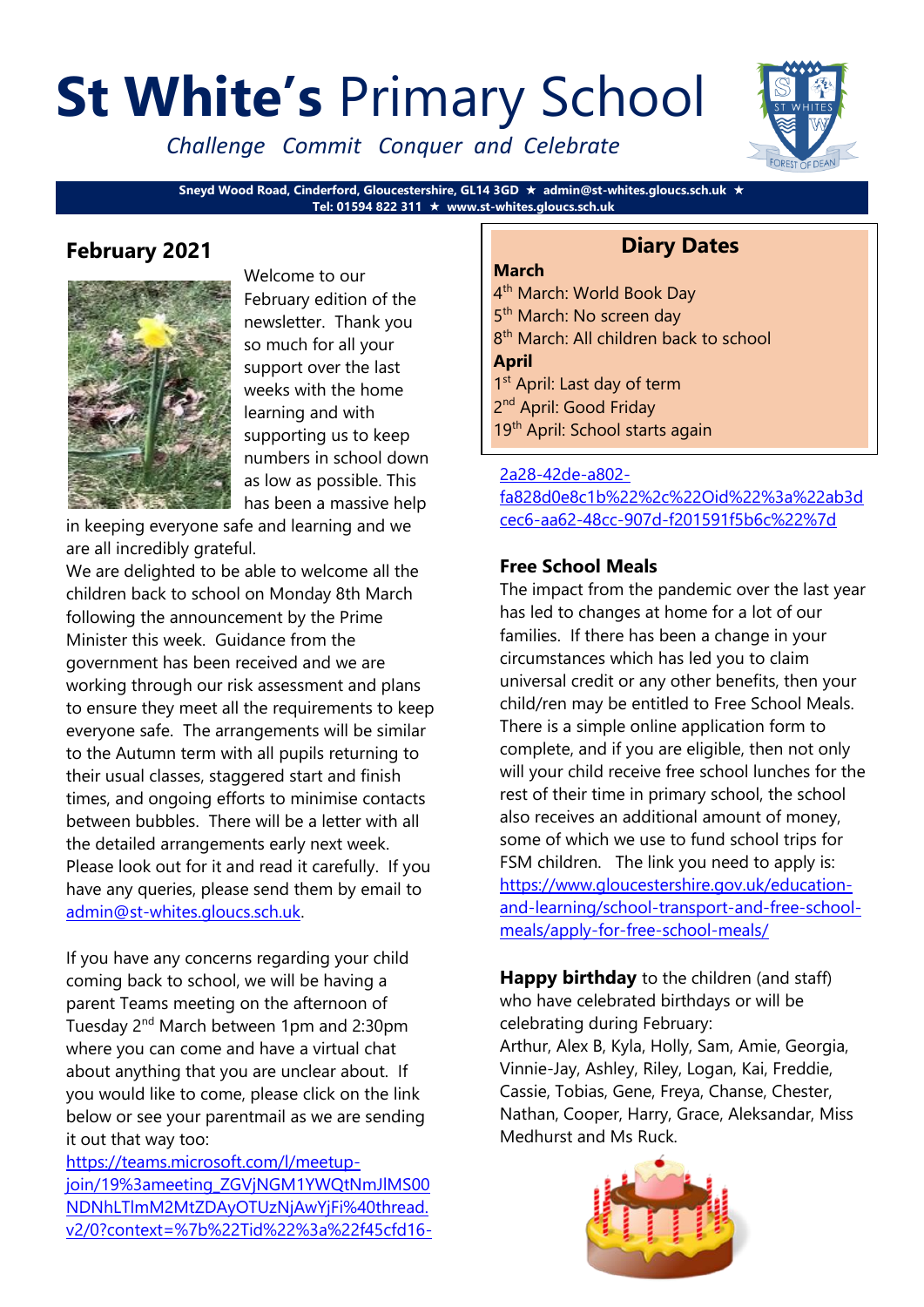#### **Spring is coming**

Finally, spring is coming meaning lighter nights, Easter bunnies and spring flowers are drawing near. Earlier this week Wraparound was set with a challenge to find spring flowers and insects. Look at what Poppy found, our



first purple crocus of the year! (Thank you to the Rotary Club who donated our crocuses as part of their campaign to rid the world of polio.) Why not set up your own scavenger hunt and set us photos of what you have found.

#### **Wild Challenge**

Wild Challenge is a call - to get up, get out and get wild! The RSPB have set challenges for you to complete and achieve awards whilst out exploring the nature. If this is something you would like to do please visit [https://www.rspb.org.uk/fun-and-learning/for](https://www.rspb.org.uk/fun-and-learning/for-families/family-wild-challenge/what-is-wild-challenge/)[families/family-wild-challenge/what-is-wild-](https://www.rspb.org.uk/fun-and-learning/for-families/family-wild-challenge/what-is-wild-challenge/)

[challenge/](https://www.rspb.org.uk/fun-and-learning/for-families/family-wild-challenge/what-is-wild-challenge/) to see more information.

## **The OMG Sleep Study**

The Department of Psychology at the University of York are running a fully-online research study aimed at better understanding and raising awareness of the cognitive impact of the postpartum period on new parents. This is for parents with a youngest child under 6. If would like to take part or see more information please go to

[https://sites.google.com/york.ac.uk/the-omg](https://sites.google.com/york.ac.uk/the-omg-sleep-study/home)[sleep-study/home](https://sites.google.com/york.ac.uk/the-omg-sleep-study/home)



#### **TTRockstars**

Well done everyone who has contributed to the Gloucestershire TTrockstars competition so far. After day 2 you have increased your position from 10<sup>th</sup> to 3<sup>rd</sup>, this is due to an

amazing effort from UKS2 and for so many more pupils across the school getting online and joining in. Heron and Woodpecker have been battling each other for first class position in the school – with Heron just edging the lead at this moment but it could all change over the weekend.

We currently have 3 of our pupils in the top 50 in the county – Chloe B at  $27<sup>th</sup>$  place, Dewi at 29<sup>th</sup> and Cassie at 40<sup>th</sup> place. This is out of 1000's of children so well done the three of you. – remember any TT rockstars played between 1pm and 5pm counts. We will be sending daily updates until the closing date which is Tuesday 2<sup>nd</sup> March. We can do this guys!

#### **World Book Day**

This year will be our first virtual World Book Day! As a school, we will be basing our learning on a beautiful book called The Boy, the Mole, the Fox and the Horse by Charlie Mackesy.



You are welcome to dress up as your favourite character or perhaps in your pyjamas ready for a bedtime story! (Those in school are welcome to dress up but please do not bring any props.) Please choose your favourite book and take it to your class catch up to share with your friends. Instead of the usual paper voucher, you will receive an electronic voucher which you can use to get £1 off a new book!

## **Peregrine Music Project**

Peregrine class worked with Ben and Misha from 'The Music Works' to create a song. All of their ideas went into the melody, the lyrics and the video. We hope you enjoy listening to it on the Peregrine webpage: [https://www.st-](https://www.st-whites.gloucs.sch.uk/web/peregrine/336118)

[whites.gloucs.sch.uk/web/peregrine/336118](https://www.st-whites.gloucs.sch.uk/web/peregrine/336118) This is what Peregrine had to say:

*"I hope that we can work with them again!" "I have to say thank you for helping us make a song and giggle too!"*

*"I liked that we got to choose the song lyrics!! And I really liked the song!!"*

*"It was cool and I liked it when we recorded it and didn't use auto tune. Also the music video was great."*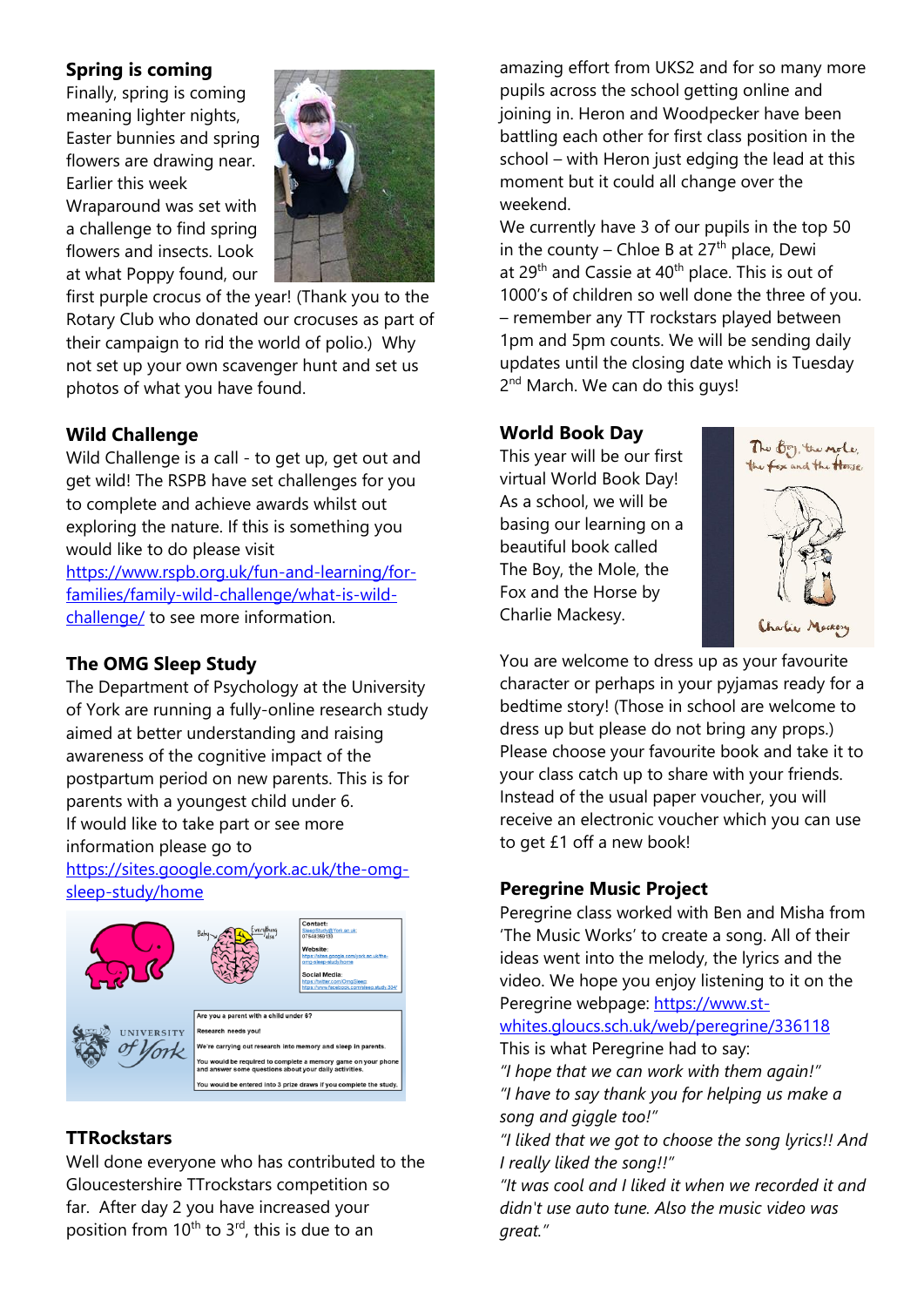## **Flood by Year 5 and 6**

During January and February, year 5 and 6 wrote their own words to go with the picture book Flood by Alvaro F. Villa. We have put together lots of their ideas into one story which can be found on the school website for you all to enjoy: [https://www.st-](https://www.st-whites.gloucs.sch.uk/web/writing/544367)

#### [whites.gloucs.sch.uk/web/writing/544367](https://www.st-whites.gloucs.sch.uk/web/writing/544367)

Billy was very proud of his writing and wanted to share it with you all.

*As the flood continued on the sodden landscape, the water levels rose. Rising, rising, rising the water was destroying everything in its path. Their dreams to stay alive got washed by a flood of fear. Running away from danger. Restless, lonely and tired, dad lay awake in terror.* 

*Branches snapped, houses demolished, sheds flattened, the walls and roof were smashed to smithereens. "This storm is way too brutal!" Suddenly the sky turned grey, porpoise, charcoal and the clouds were chucking rain down like there was no tomorrow. ``NO STOP`` cried the house in pain.*

Well done Billy for your amazing hard work!

#### **Junior Bake Off: Open for Applications 2021**

Have you become a master baker during these lockdowns? If so then this might be for you. Channel 4 are looking for young budding bakers between 9 -15 years old to take part in the  $7<sup>th</sup>$ series of Junior Bake Off. The Channel 4

programme celebrates the culinary talent and ambition of the younger generation in Britain. Filming would take place from July 2021 and closing date for applications is on Sunday 28<sup>th</sup> March 2021. If this is



something you are interested in, you can apply online at -

[WWW.APPLYFORJUNIORBAKEOFF.CO.UK.](http://www.applyforjuniorbakeoff.co.uk/)

## **No Screen Day**

Over the past few weeks' teachers had planned one day as a 'no screen day'. Children had to complete a challenge or learn a new skill to teach others. Thank you to all children who have shared their achievements with their teachers.

Some children would like to share their achievements to see if you can also complete their challenge.

Well done to Chloe, she learnt how to do calligraphy as part of the genius hour. Look how amazing it looks!



Well done to Dewi. He learnt how to tie a Windsor Knot tie as part of the genius hour activity. Follow the link below to see if you can also do it.

<https://flipgrid.com/s/3g7d8a8JstxXsjRd>

## **Advice and Support from Erica**

#### **Forest Foodbank**

Our school is an E-referral agency for the Forest Foodbank.

The Forest Foodbank offers toiletries and pet food. If your family is in need of shower gel, soap or liquid soap (only one of either of these), toothpaste, toothbrushes, shampoo, deodorant (if available), men's razors, dog food, cat food, household cleaning products, washing powder, toilet rolls or sanitary products, **please contact our school Family Support Worker, Erica Fearn.** The Forest Foodbank makes home deliveries on certain days of the week.

## **Access to Healthy Start Vitamins in Gloucestershire**

If you're pregnant or have a child under 4 and you are getting benefits, you may be able to get Healthy Start vouchers to help buy some basic foods. This important scheme provides vouchers to spend with local retailers and also gives you access to free vitamins. You can find out if you are eligible to get these benefits by visiting [https://www.gloucestershire.gov.uk/healthy](https://www.gloucestershire.gov.uk/healthy-start/)[start/.](https://www.gloucestershire.gov.uk/healthy-start/)